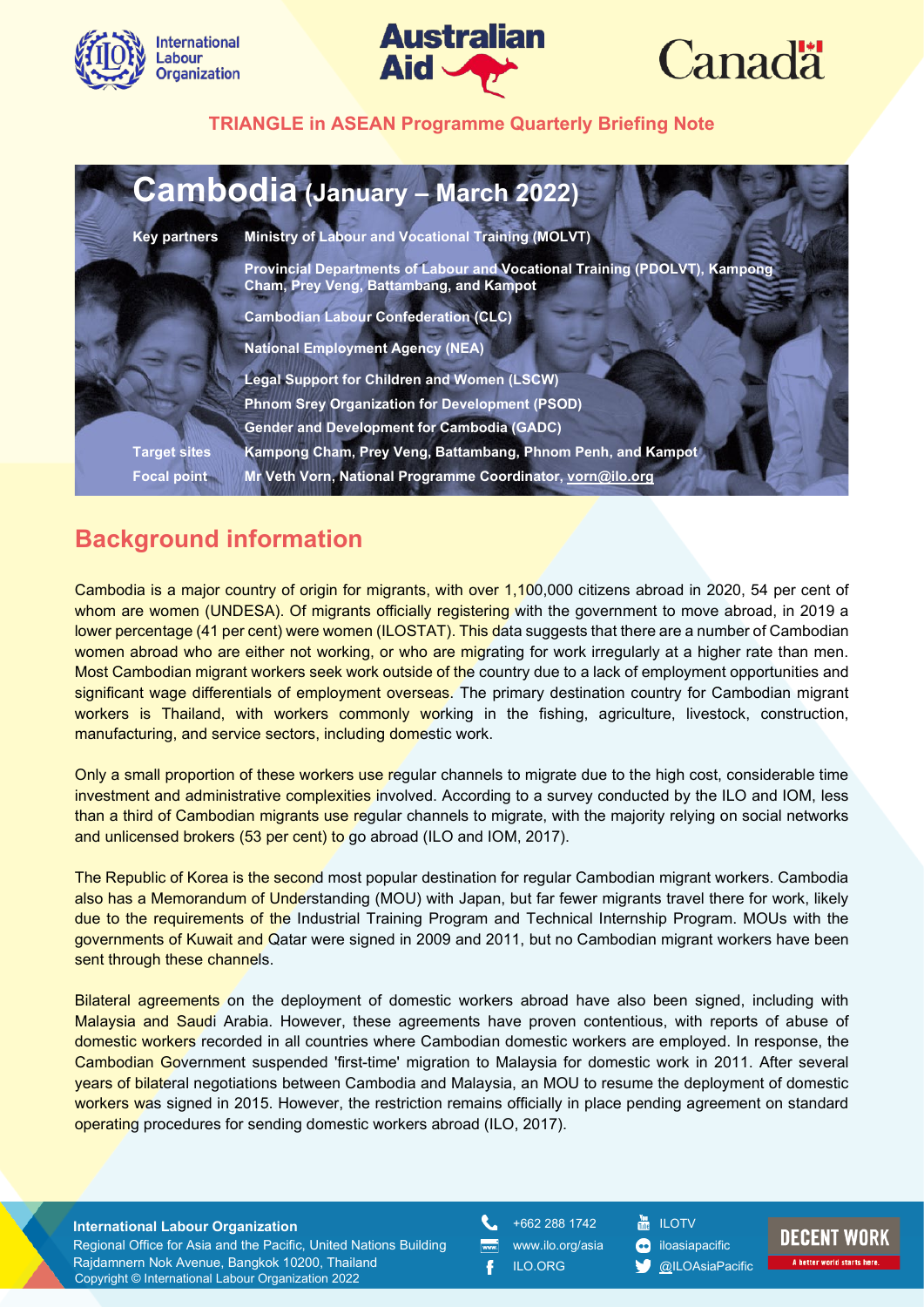



# **Canadä**

#### **TRIANGLE in ASEAN Programme Quarterly Briefing Note**

#### **Cambodia at a glance**

**Population:** 16.72 million

 $\frac{1}{2}$  Labour Force:  $\frac{9.19 \text{ million}}{2}$ 

Source: ILOSTAT, 2020

#### **Migrant workers in Thailand**

MOU migrant workers = 153,030 (Women= 69,344/ Men= 83,686)

Registered migrant workers completing nationality verification including those under the 2019 Thai Cabinet<br>Resolution<sup>1</sup> = 137,685 (Women= 62,725/ Men= 74,960)

Migrant workers under the 4 August 2020 Cabinet solutions (includes border employment)<sup>2</sup> = 59,184 (Women= 26,528/ Men= 32,656)

105,577 migrant workers under the December 2020<br>Cabinet Resolution (amnesty program)<sup>2</sup> (Women=47,275/ Men=58,302)

Source: Office of Foreign Workers Administration, Department of Employment, Ministry of Labour, Thailand (December 2021)

#### **Migrant workers in other destination countries**

**Malaysia**: 30,113 migrant workers (Women= 25,872 / Men=4,241)

**Republic of Korea**: 49,099 migrant workers (Women=10,403 / Men=38,696)

**Japan**: 9,195 migrant workers (Women=3,867 / Men=5,328)

**Singapore**: 851 migrant workers (Women=831 / Men=20)

Source: MoLVT's Policy on Labour Migration 2019-2023; Point in time measurement from Cambodian Government data (2018)

TRIANGLE in ASEAN delivers assistance directly to migrant workers and their communities through eight Migrant Worker Resource Centres (MRCs). These MRCs are managed in partnership with government institutions, trade unions and civil society organizations and, in each location, linked with an additional MRC in the local Provincial Department of Labour and Vocational Training. These MRCs are based in Battambang (with the National Employment Agency), **Kampong Cham** (with Phnom Srey Organization for Development), **Kampot** (with the National Employment Agency), and in **Prey Veng** (with Cambodian Labour Confederation).

Since the start of the programme until the end of 2021, **TRIANGLE in ASEAN reached 43,199 migrant workers** (53% women) through Cambodian MRCs.

<sup>1</sup> The August 2019 Cabinet resolution allows migrant workers to renew a work permit without leaving Thailand. This includes those who have completed nationality verification and held temporary passports, travel documents, or certificate of identity.

 $^2$  These resolutions (CR), in response to COVID-19, facilitate migrant workers to stay and work in Thailand legally. The 4 August 2020 CR granted extension to four groups of migrant workers, whose work permit expired, including MoU workers with four years completed, and<br>migrant workers with border passes whilst the December 2020 CR<br>provides amnesty for migrant workers from Lao PDR, Cambodia and<br>Myanmar with irregular sta of 18 to register.

The Cambodian Labour Migration Policy and Action Plan (2019-2023) outlines the Government's commitment to leveraging the benefits of labour migration for the country's long-term development. The policy is unique within South-East Asia in applying a holistic and multiministerial approach to labour migration governance.

# **Key developments**

During the **COVID-19 pandemic** more than 260,000 Cambodian migrant workers have returned from abroad, mainly from Thailand (until 21 December 2021[\) according](about:blank)  [to the National Committee for Counter Trafficking \(NCCT\).](about:blank) While some migrant workers continue to return home due to job losses, others have begun (re)migration, with reports of migrant workers crossing the border to Thailand despite entry restrictions.

The number of new COVID-19 cases reported has declined during the reporting period (Source: [WHO\)](about:blank). All ILO-supported Migrant Worker Resource Centres (MRCs), and the PDoLVTs remained open during the period. MRC staff, working with Legal Support for Children and Women (LSCW), and officials of PDoLVTs provided direct relief assistance and have used remote counselling.

A Thai Cabinet Resolution on 28 September 2021 allowed undocumented migrant workers to get regularised until the end of November 2021. Thailand reopened its borders on November 1 for fully vaccinated travellers by air from 63 countries, including Cambodia. The [Thai Centre for](about:blank)  [Covid-19 Situation Administration \(CCSA\) approved the](about:blank)  [Ministry of Labour's guidelines on resuming the MOU](about:blank)  [process](about:blank) to allow migrant workers to return. The requirements include vaccines, COVID tests and mandatory quarantine, which significantly increases migration costs. Fully vaccinated migrant workers entering through land borders must undergo a seven-day quarantine after entering Thailand.

From January to March 2022, ILO worked with the UN Network on Migration, the Government, the private sector and key stakeholders to review and finalize the Cambodian National Implementation Plan for the Global Compact for Safe, Orderly and Regular Migration (GCM), with a view to more rights-based and gender-responsive planning.

#### **International Labour Organization**

Copyright © International Labour Organization 2022 Regional Office for Asia and the Pacific, United Nations Building Rajdamnern Nok Avenue, Bangkok 10200, Thailand

ŧ. +662 288 1742

 $m$ 

ILO.ORG

- www.ilo.org/asia **ILOTV c**iloasiapacific
	- [@ILOAsiaPacific](about:blank)

# **DECENT WORK**

A better world starts here.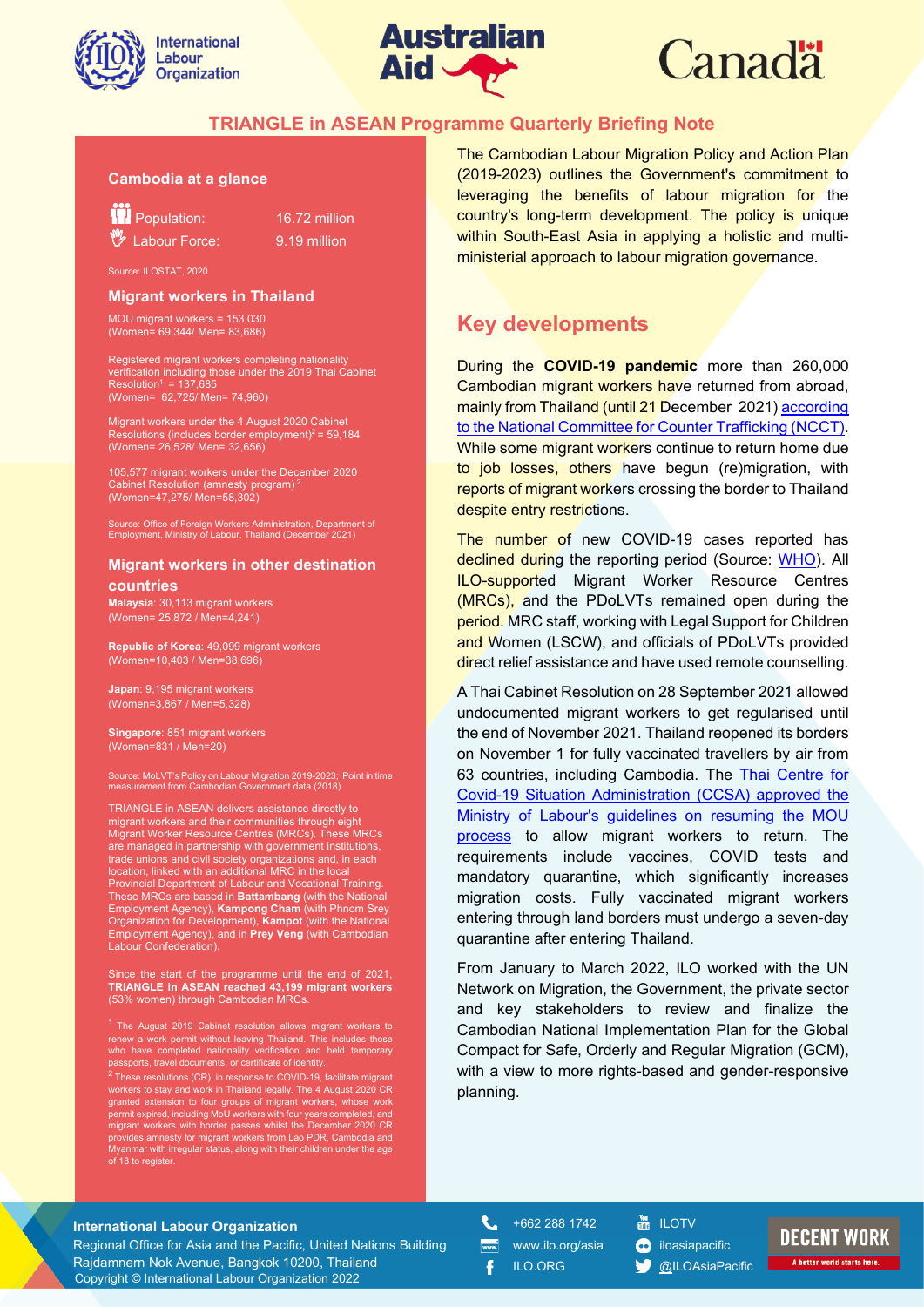





# **Main programme activities: January – March 2022**

From January to March, the MRCs in Kampot and Battambang provided in-person migration counselling services to 110 potential migrant workers and their families (M:50; W:60), as well as community outreach activities. Two Gender Champions engaged in specific outreach activities for women and Lesbian, Gay, Bisexual, Transsexual, Transgender, Queer, Intersex, and Asexual (LGBTQIA+) migrants, including sharing information on access to sexual and reproductive health care, equal pay, non-tolerance of gender-based discrimination in hiring, nontolerance of harassment and violence. These activities reached 135 potential migrants (M:65; W:70). Moreover, the MRC in Prey Veng provided migration counselling services to an additional 64 potential migrant workers and their families (M: 27, W:37), and through community outreach, disseminated information to 280 potential migrant workers and their families (M:150; W:130).

During this quarter, TRIANGLE in ASEAN held meetings with Cambodia's two private recruitment agency associations – the Association of Cambodian Recruitment Agencies (ACRA) and the Manpower Association of Cambodia (MAC) – to finalize the review of the tool and checklist to assess members' compliance with the Code of Conduct (CoC) for Cambodian Private Recruitment Agencies. The tool was translated into Khmer and will be submitted to the Ministry of Labour and Vocational Training for review and input before its formal adoption in April 2022, and the beginning of a pilot assessment process.

On 24 February, TRIANGLE in ASEAN conducted a virtual session to share outcomes of the ILO remittances comparison app SaverAsia in Cambodia, organized by Legal Support for Children and Women (LSCW). 640 potential migrant workers have downloaded the SaverAsia App at dissemination events alone, in addition to downloads outside of the events. Twenty-five participants from civil society, the private sector and the Government discussed sustainability strategies of SaverAsia through integration into the National Employment Agency (NEA) annual operational plan. SaverAsia was also included in a mapping exercise on the Royal Government of Cambodia's support on Digital Transformation.

On 2 March, MRC Prey Veng partnered with the Prey Veng Provincial Department of Labour and Vocational Training (PDOLVT) to deliver a one-day training session on the complaint mechanism for migrant workers, as well as quidelines for its use. In total, 25 (M:21; W:4) labour officials and service providers from government and nongovernment agencies participated in the capacity building workshop.

On 6 March, MRC Prey Veng collaborated with the Prey Veng PDOLVT to deliver food supplies, PPE and COVID-19 risk communication information to 100 migrant returnees from Thailand and Malaysia (M:50; W:50) in four communes in Mea Sang district: Kunthong, Kampous, Me Bon and Sangkat Kok Roka.

On 15 and 16 March, Gender and Development for Cambodia (GADC) conducted two consultation sessions with 59 local women migrant workers returnees in Bar Phnom district, Prey Veng province. The consultations informed network members of migration and were an opportunity to discuss their priorities, share their migration pathway experience, and recognize their value, contribution and agency for change.

On 23 March, TRIANGLE in ASEAN participated in the annual social dialogue between ILO and the National Trade Union Council. The dialogue resulted in the development of the annual work plan and identified support and collaboration of the ILO toward the implementation of the plan. Among the areas and sectoral interventions identified, labour migration issues, gender disaggregation in monitoring, and capacity building for all key leaders of trade unions will be prioritized in 2022.

On 29 March, LSCW collaborated with the Provincial Committee for Counter Trafficking in Prey Veng to conduct a one-day refresher training course on case management, referrals and 'do no harm' principles for migrant workers. Twenty-one participants (M:10; W:11) from government and non-government institutions attended where

#### **International Labour Organization**

Copyright © International Labour Organization 2022 Regional Office for Asia and the Pacific, United Nations Building Rajdamnern Nok Avenue, Bangkok 10200, Thailand

+662 288 1742 www.ilo.org/asia ILO.ORG

**ILOTV c**iloasiapacific [@ILOAsiaPacific](about:blank)

**DECENT WORK** A better world starts here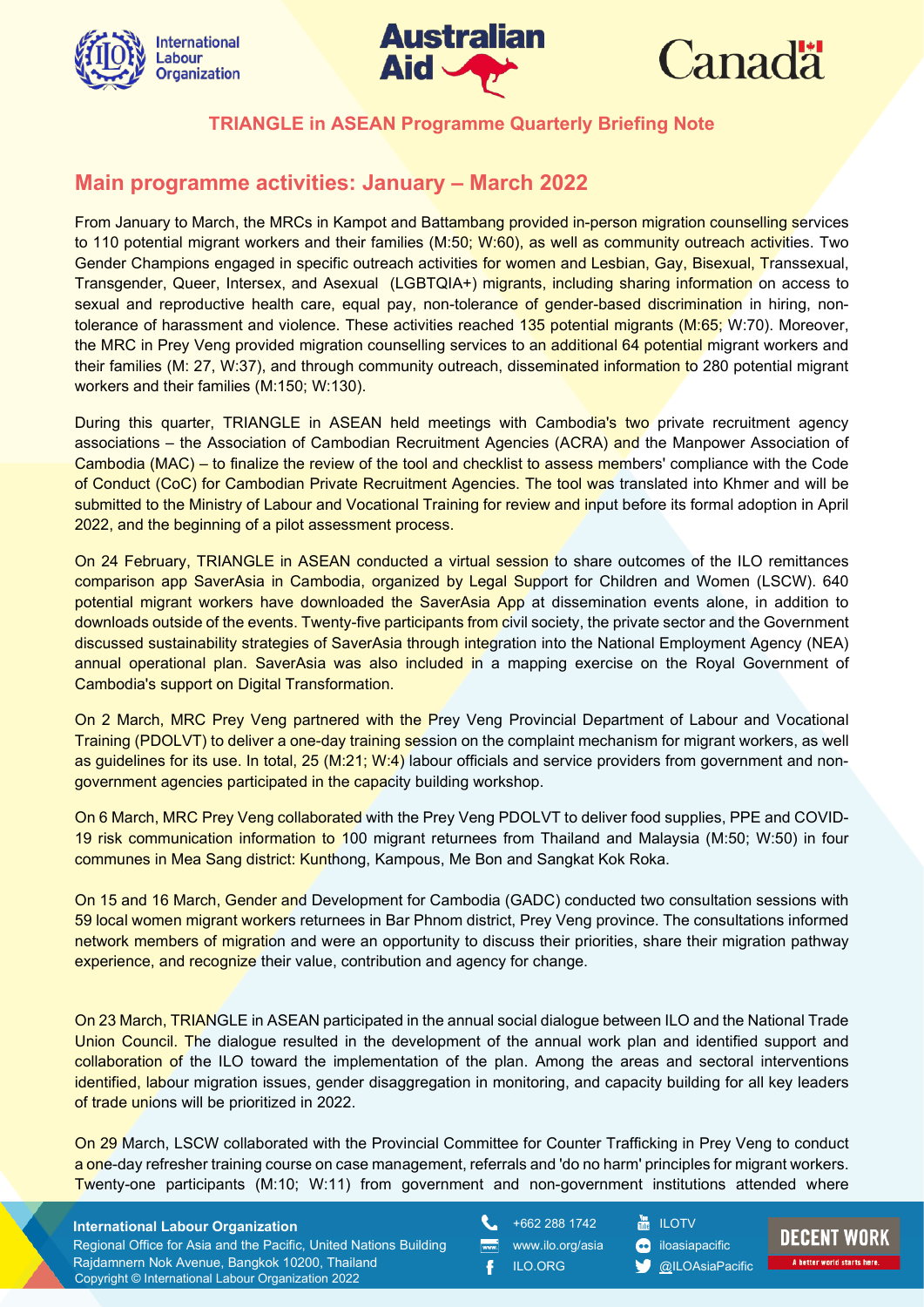





information on practices and understanding of right-based approaches, including in respect to non-discrimination, confidentiality, and privacy of migrant workers, was delivered.

# **Upcoming activities and key dates (April – June 2022)**

| <b>Date</b>               | <b>Event</b>                                                                                                                                                   | <b>Location</b>                                                  | <b>Attendees</b>                                                                                               | <b>Purpose</b>                                                                                                                                         |
|---------------------------|----------------------------------------------------------------------------------------------------------------------------------------------------------------|------------------------------------------------------------------|----------------------------------------------------------------------------------------------------------------|--------------------------------------------------------------------------------------------------------------------------------------------------------|
| April<br>(ongoing)        | <b>Facilitator Training</b><br>using the "By Women,<br>For Women" training<br>approach to<br>strengthen women's<br>networking activities                       | Phnom<br>Penh/ Prey<br>Veng                                      | <b>GADC</b> (and TBC one<br>more CSO), selected<br>facilitators, TRIANGLE in<br><b>ASEAN</b>                   | To build the capacity of<br>facilitators to create<br>women's networks using a<br>feminist and participatory<br>training model                         |
| April<br>(ongoing)        | SaverAsia local<br>outreach events                                                                                                                             | Phnom<br>Penh and<br>in 11 Job<br><b>Centres</b> in<br>provinces | Prospective migrant<br>workers, migrant<br>returnees, and their<br>families; local authorities                 | To organize SaverAsia<br>awareness-raising events<br>focussing on how to use<br>the mobile app                                                         |
| April/<br>(ongoing)       | Pilot the assessment<br>system for the Code of<br>Conduct (CoC) for<br><b>Cambodian Private</b><br><b>Recruitment Agencies</b><br>with PRAs                    | Phnom<br>Penh                                                    | ACRA, MAC, recruitment<br>agencies, ILO, MoLVT,<br>government institutions,<br>NGOs, employers, UN<br>agencies | To discuss piloting the<br><b>COC</b> assessment tool<br>among selected agencies<br>and develop steps forward<br>for progressing COC<br>implementation |
| <b>April</b><br>(ongoing) | <b>Support consultations</b><br>on the development of<br>the yearly action plan<br>to implement Policy on<br><b>Labour Migration for</b><br>Cambodia 2019-2023 | Phnom<br>Penh                                                    | ILO, MoLVT, government<br>institutions, tripartite<br>constituents, NGOs, UN<br>agencies                       | To support the<br>development of the yearly<br>action plan and get inputs<br>from stakeholders                                                         |
| May<br>(ongoing)          | <b>Support consultations</b><br>on labour migration<br>law development                                                                                         | Phnom<br>Penh                                                    | ILO, MoLVT, government<br>institutions, tripartite<br>constituents, NGOs, UN<br>agencies                       | To present the proposed<br>new framework of the law<br>and generate inputs from<br>stakeholders                                                        |
| June                      | <b>Capacity development</b><br>for MRCs and<br>implementation<br>programme partners<br>on Financial Literacy                                                   | Phnom<br>Penh                                                    | ILO, MoLVT, direct<br>implementing partners,<br>tripartite constituents,<br>NGOs.                              | To improve the capacity<br>and the action on their<br>financial literacy, budget<br>smart, save smart, and link<br>with SaverAsia Mobile app           |

#### **International Labour Organization**

Copyright © International Labour Organization 2022 Regional Office for Asia and the Pacific, United Nations Building Rajdamnern Nok Avenue, Bangkok 10200, Thailand

L +662 288 1742

 $m$ 

Ŧ

www.ilo.org/asia ILO.ORG

- **E** ILOTV
- **co** iloasiapacific
- **W** [@ILOAsiaPacific](about:blank)

# **DECENT WORK**

A better world starts here.